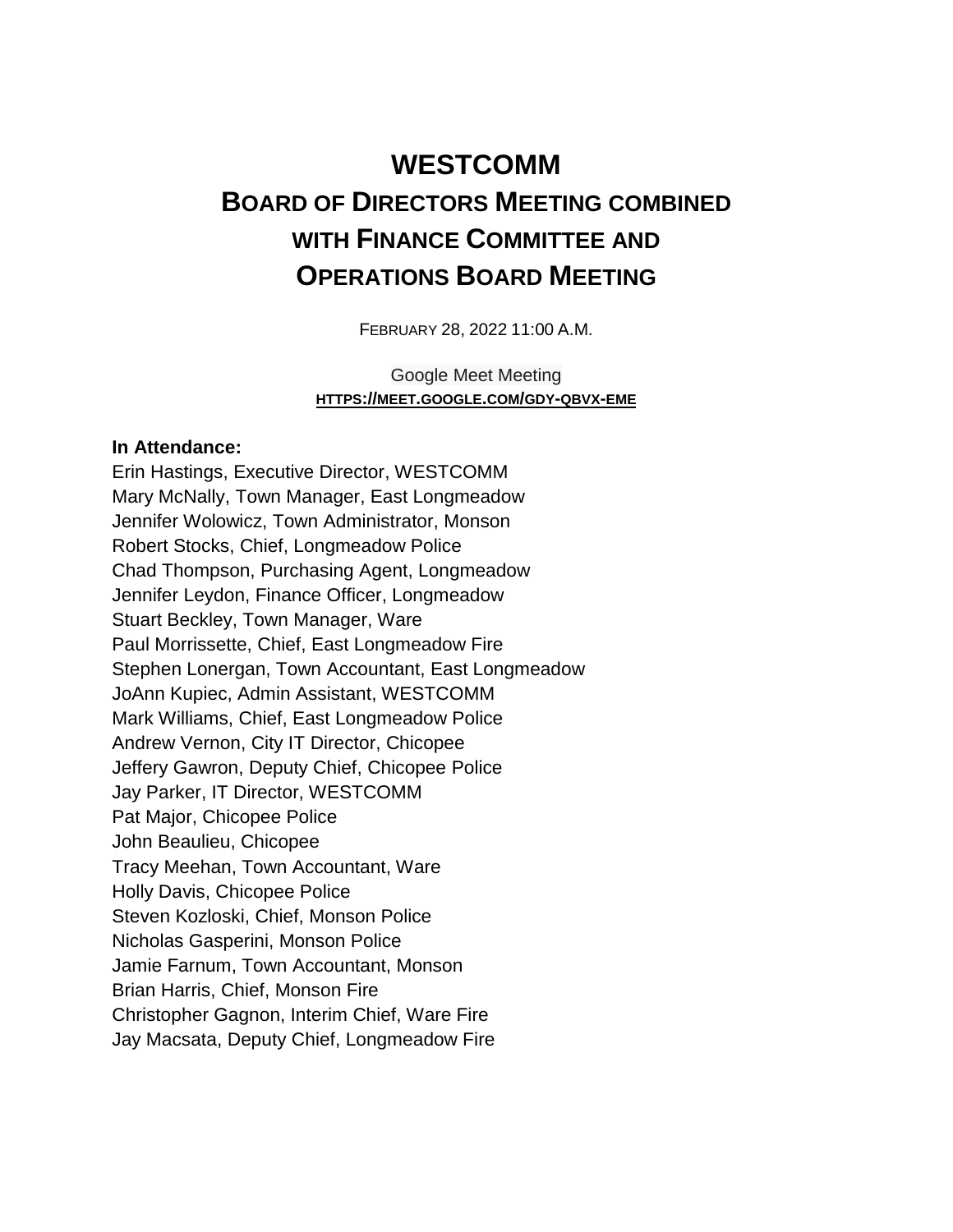1. Meeting called to order 11:02 A.M. Rollcall done: Present were John Beaulieu, Mary McNally and Stuart Beckley. 3 Present, 2 absent.

Jennifer Wolowicz joined the meeting at 11:06

2. Old Business: FY 23 Development Grant: The FY 23 Development Grant was submitted as follows:

| Assessments:                         | \$1,175,968 |             |
|--------------------------------------|-------------|-------------|
| 15 Portables, 18 Mobiles for Monson: | \$          | 91,712      |
| 2 Microwaves/Equipment for Ware      | \$          | 152,660     |
| 75 Portables, 24 Mobiles for Ware    | \$          | 271,834     |
| 1 Server                             | \$          | 6,400       |
| <b>Architect Design</b>              |             | \$1,040,000 |
| <b>Security Fence</b>                | \$          | 1,750       |
| TOTAL:                               | \$2,740,324 |             |

The Architect Design was put towards the bottom because there is \$1,000,000 leftover in the Construction Line under the FY 22 Development Grant.

OPM Contract: Recommend we set up a meeting with CBI to discuss:

Design phase - Assumption two (2) design submissions.

Recommend no quantity limits.

Construction Phase – 10 month assumption (Does not seem practical, increase assumption)

If accepting a limit, determine an hourly rate for OPM and Clerk of Works

Closeout Phase – 1 month assumption (does not seem practical – increase assumption, then)

If accepting this, determine an hourly rate for OPM and Clerk of Works

It is also recommended that someone from the Board of Directors be involved with negotiations & come back to the full board with recommendations.

Can seek another proposal from D.A. Sullivan

Mary, Chad and Erin will sit and discuss counter proposal.